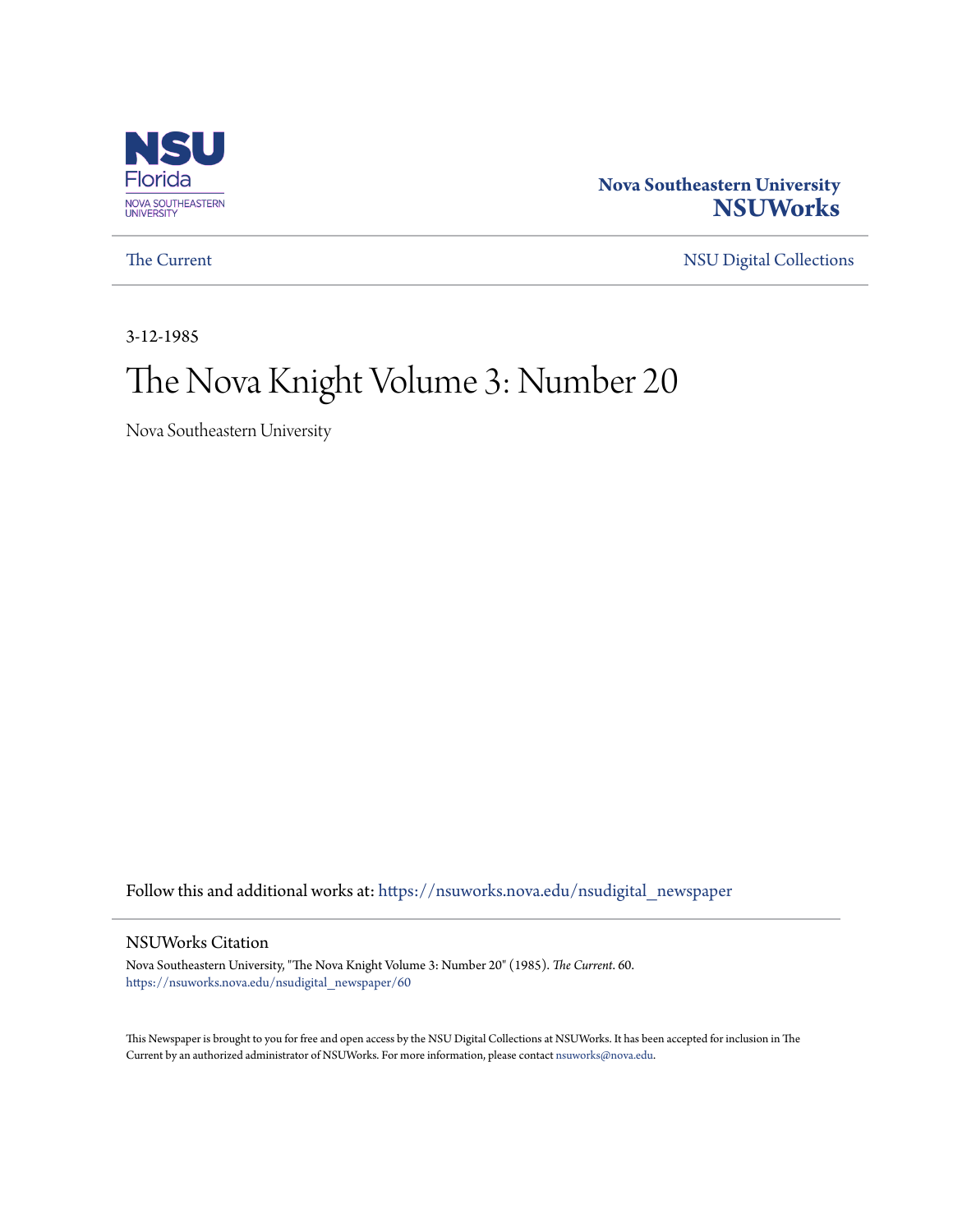

# **THE** .NOVA **KNIGHT**

March 12, 1985



## **BROWARD COMMUNITY BLOOD CENTER**

**764-7500**

DATE: Harch 13, 1985 (Wednesday)

TIME: 8:30 am to 4:30 pm

PLACE: Nova University School

# GIVE AND LET LIVE

The Broward County Blood Center will be sending a Bloodmobile to campus on Wednesday, March 13, 1985. Students will have an opportunity to give the blood that is so badly needed in Broward County from 8:30 am to 4:30 pm.

Unless more people become donors, the current blood supply will not keep pace with the growing demand for blood. Yet, less than 5% of the eligible donor population is willing to give "The Gift of Life". Someday your life may depend on its availability. To assure that blood will be there when you need it, give blood now and encourage others to become volunteer blood donors.

Please, stop by the S.G.A. office, and fill out a donor card, and this Wednesday take a few minutes out of your schedule to -<br>"Give and Let Live".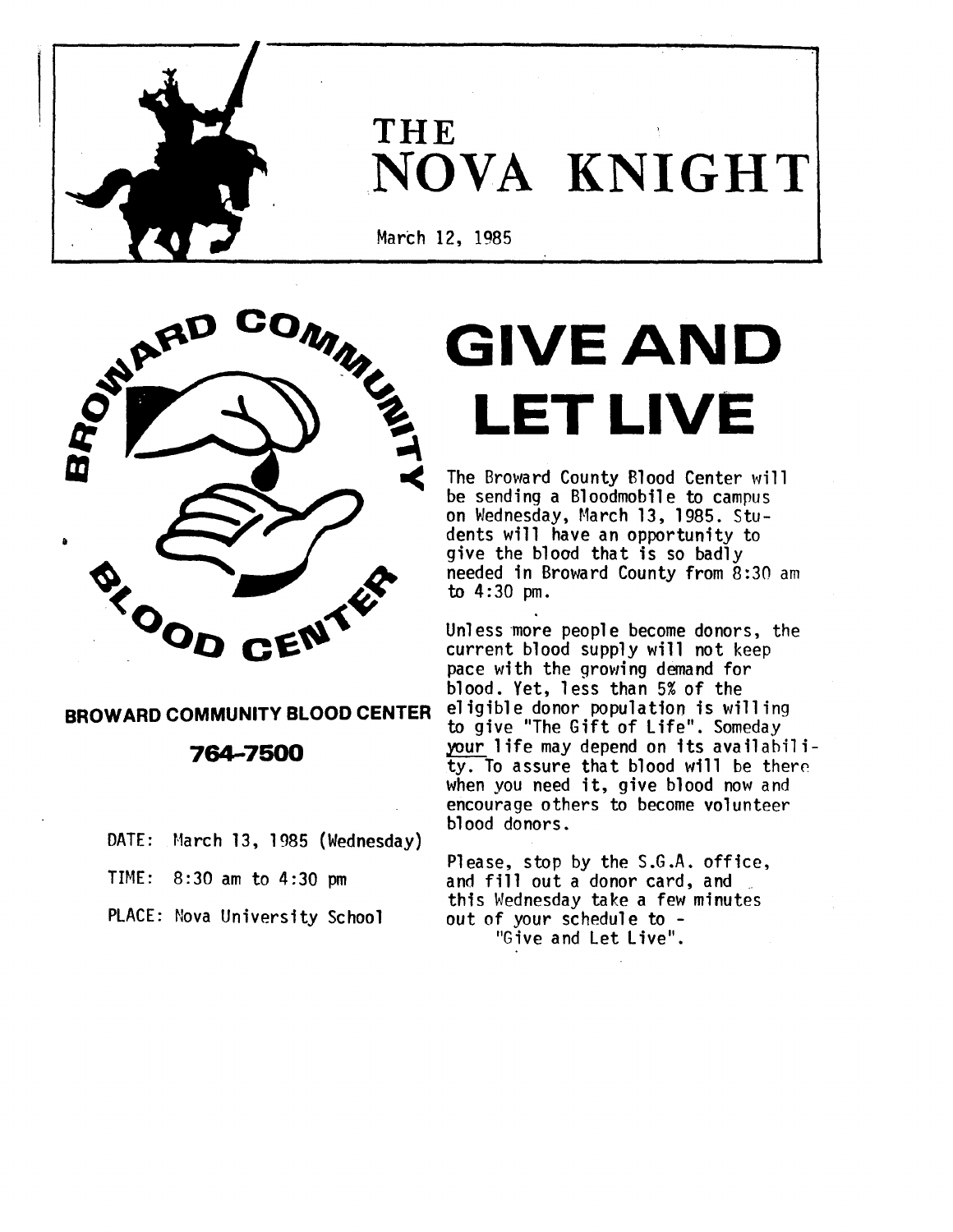page 2

# *.Editorials-Letters*

To the Editor:

<sup>I</sup> would like to thank Professor William Cahill for pointing out <sup>a</sup> very serious problem which exists at Nova University. Students are constantly having to overpay for books at what seems to be an extremely discourteous book store. This is an issue which the student body will certainly address:

Respectfully yours,

Edward L. Artau Student Body President

#### Letter to the Editor:

As a student, I feel happy about the pleasant atmosphere in the First and Second Floor Computer Labs. As a future teacher. I put myself in the place of current professors and I feel a heavy weight in this imagining. What could be more frustrating than to know that students could be turning in grammatically perfect papers--but don't because students don't take, won't take or decide not to take the time to learn to use the Computer Facilities which their tuition pays for?

If I were a professor at this University, I would insist that my students do their term papers on wordprocessors. This would allow me to return the paper to the student with suggestions for improving the paper-- this is easy when the student uses a word processor. The student would have the satisfaction of working with me (the instructor) in the creation of higher standards of written English. Regards, J. Alavenir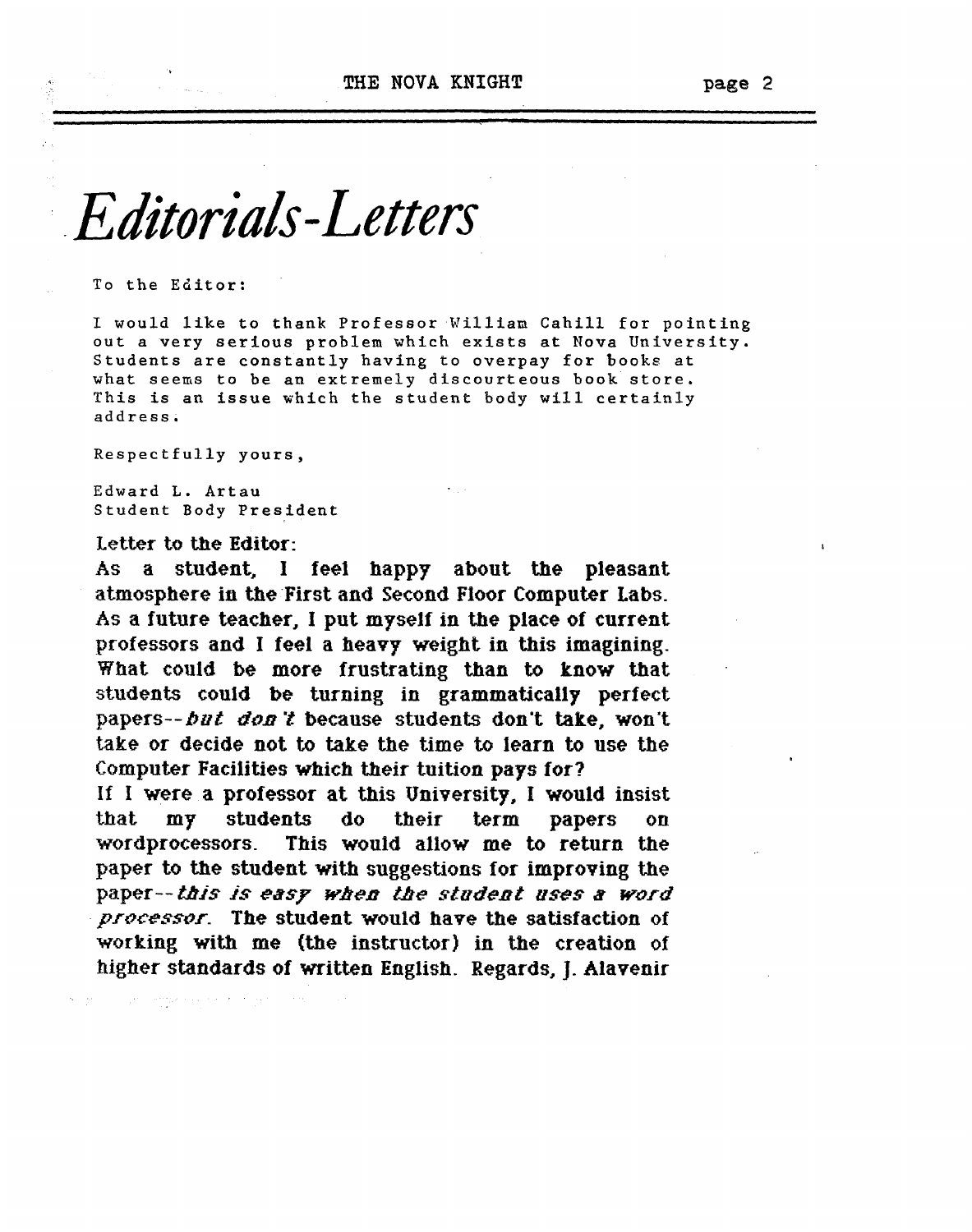page 3

#### WOMEN'S HISTORY WEEK CELEBRATIONS

Things were terrific on Monday at Nova's kick-off of Women's History Week celebrations. It started with the ribbon ceremony, the Women Role Model cards and the Women in History poster show.

<sup>A</sup> presentation in the IRP room toppec Mon4ay's events. Governor Graham, the Broward County Commissioners, the Mayor of Ft. Lauderdale, the Broward County School Board, and the Mayor of Davie proclaimed officially the celebration of Women's History Week (March 3-9, 1985). Vice-mayor of Ft. Lauderdale, Betty 'Roberts and Council-woman Joan Covak were present at the celebrat ion.

Next, the winners of the "Woman Role Model" essay contest were announced. Recognitions went to'Carolee Gulino for her essay about her mother and Chris Ali for his essay about Mathilda Campbell. Steve Conger, who wrote about his grandmother, took second place. Kellie Balch, the first place winner, wrote her essay on Eleanor Roosevelt.

The play "Womanspeak" was next in line. The play was about women in history and their battles for women's rights and equality . The play was very dynamic and held the audience spellbound. Monday's ceremonies ended with a buffet of wine, cheese, crackers, grapes, and enthusiasm from all who participated in the event.

On Tuesday, the'Nova Women's Student Forum sponsered a poetry reading of Emily Dickinson's work. Dickinson's poetry, as well as some background on her life and her writing techniques were explained. .

On Wednesday, the movie "How We Got the Vote" was shown in the IRP room. It showed the hardships women endured in their fight for the right to vote. The movie was followed by <sup>a</sup> discusion.<br>ion.

On Thursday a .movie, "Women's Role in the Arts" showed women in the cultural fields of society.

<sup>A</sup> panel of locally famous women arrived at BCC on Friday to discuss women in the workplace. The panel consisted of Kitty Oliver, Judge Rosemary Jones, Jean Trebbi, Dr. Kathy Perez, and Dr. Marylin Segal. The topic of discussion was the ghetto in the workplace, focussing on how women often get stuck in dead~end jobs with no chance for advancement.

"Herslef", an art exhibit sponscred by the *Women's* Caucus for Art, openec on Friday. This organization, chaired by Dr. Nadel, serves the community of women artists.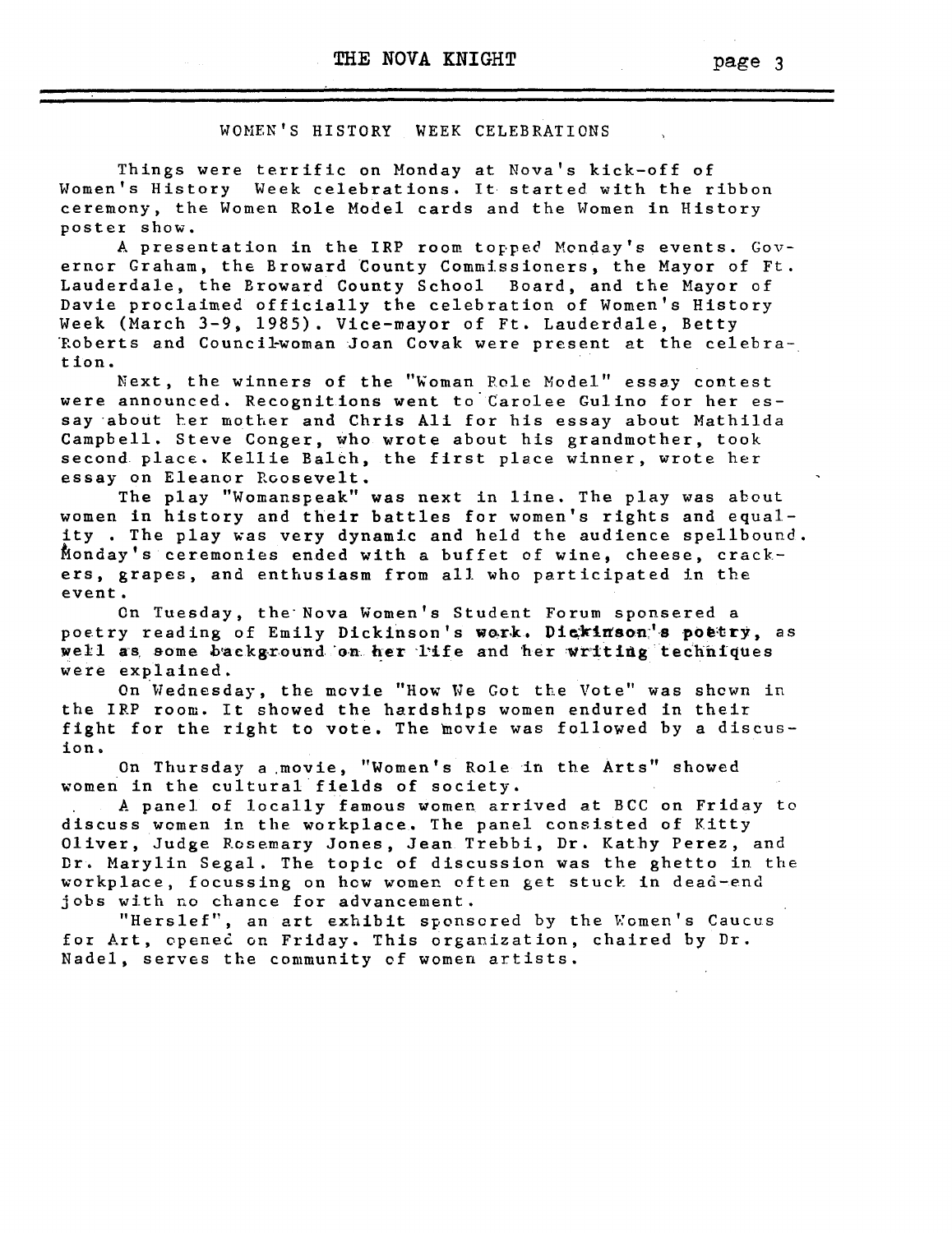THE NOVA KNIGHT **page** 4

# *t1tait.1heel* **We Are Progressing**

Things are rolling. Last week I suggested a large calendar to be put up to publicize activities. <sup>I</sup> talked to the SGA President and he liked the idea. He told me that he will assign calendar duties and have it up in less than two weeks. He does ask however, that all clubs give him activity schedules. so they may be put up on the calendar.

Last week I also said I would look into the NISA movie activity. Well, <sup>I</sup> was told the movies are not "dead". The job has been assigned to a NISA member, and he is eager to get things started again. He will need input on preferred movies and times, so a questionnaire may be found in an upcoming issue of The Nova Knight.

Next on the agenda of making a campus life is a tough project. Many student disputes were forgotten this week to enable full effort into this project. The SGA President and Vice-President, the Newspaper Editor, and a few other students put differences aside to combine student strength and work for our own

campus bookstore. There is not <sup>a</sup> guarantee that <sup>a</sup> bookstore is attainable but we are ready to prepare research and present it to the administration. We cannot do it alone. We need the combined effort of Day, Night, Graduate, and Intensive English students.

We are sending letters, making phone calls, and surveying, but the key to sucess is your support. This is <sup>a</sup> serious undertaking.

If you would like to assist in this undertaking, (student or faculty) please, contact Christos Ellinides or Edward Artau.

> A T TEN <sup>T</sup> ION ALL BASKETBALL PLAYERS:

A Basketball Tournament (three

games) is in the planning

process. Look out for further

details.

-Joel Onigbinde-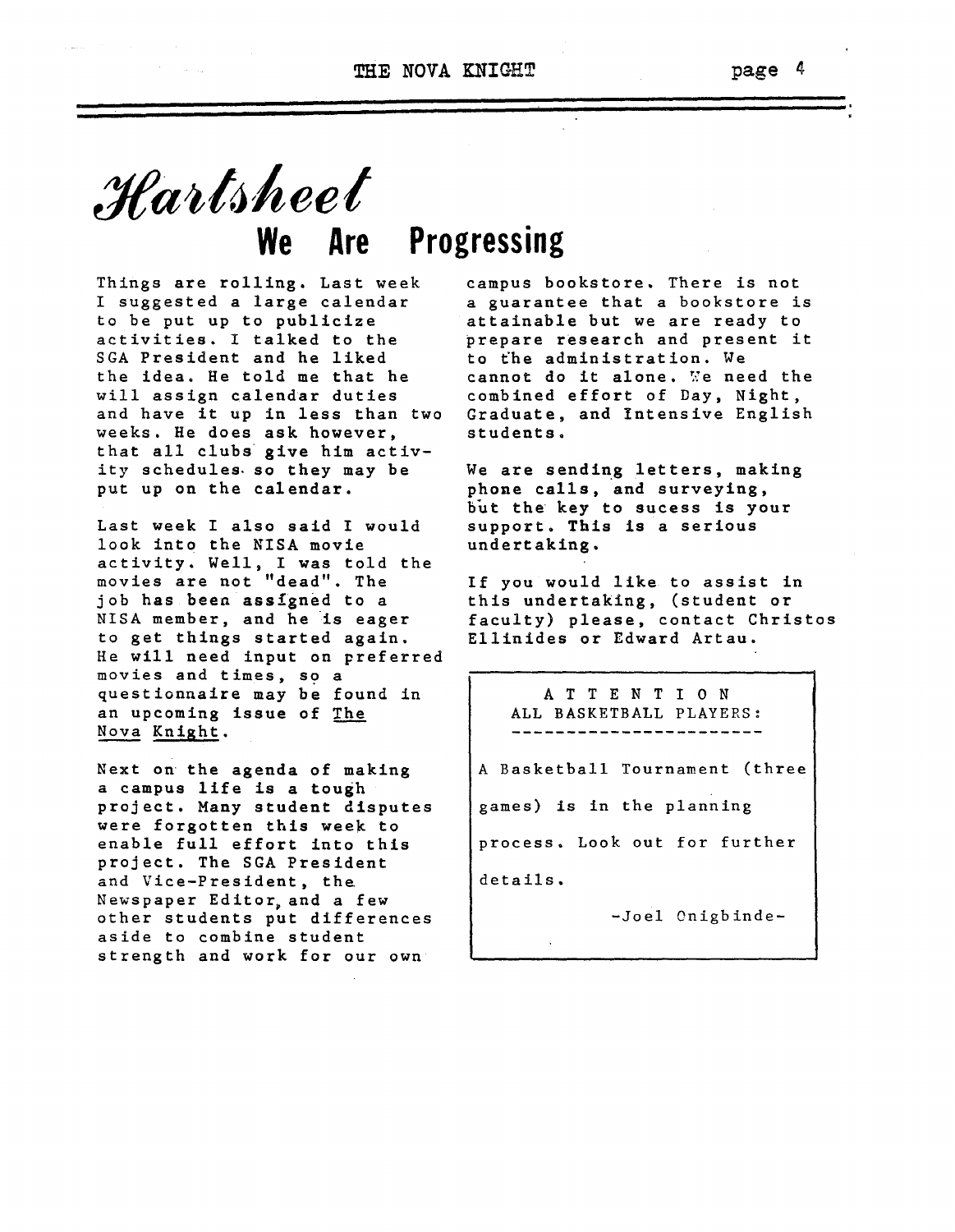THE NOVA KNIGHT page 5

*Entertainment*





**Bauder & Nova Colleges** 

# SPRING BREAK Blast-Off Party! too



PICK UP YPUR TICKETS FROM THE S.G.A. OFFICE (ROOM 211)

# ------------------- CONCERT INFORMATION

Julian Lennon: One more concert!! Tuesday April 7, 1985 Sunrise Musical Theatre Tickets are \$17.00

U2:

One more concert!! Saturday May 4, 1985 Hollywood Sportatorium Tickets are \$15.75

\*\* Seating for these two concerts is very limited. Reliable sources informed us that all seats will definate1y be sold out by the end of this week.

#### ======-== Next Week

The Nova Knight will feature <sup>a</sup> guide to all the HOT SPOTS in the area-- where rituals of the spring break mode (such as drinking and dancing till you drop down) are happening in full force!!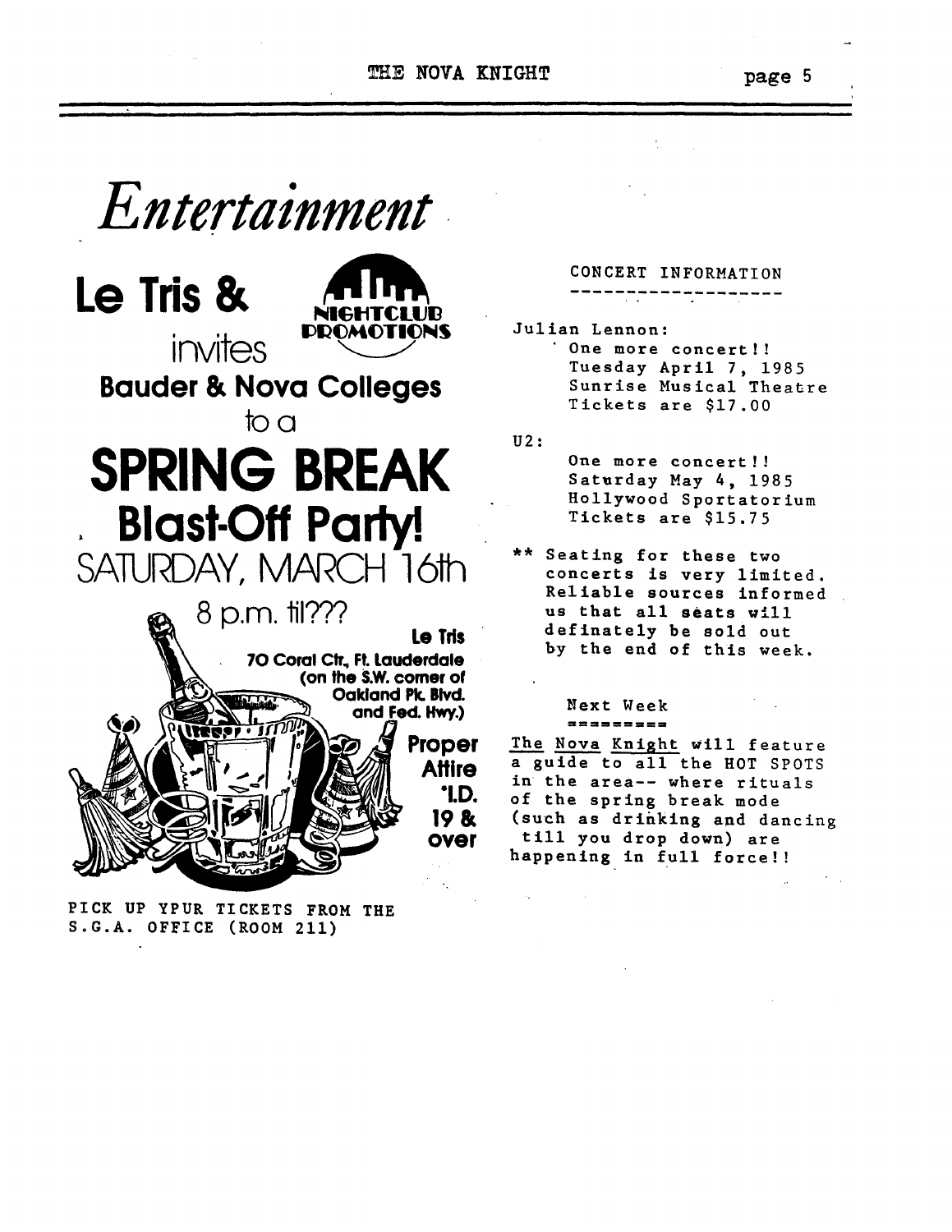

The following petition was sent by The Concerned Students of Nova College to the Secretary of Education.

 $P$  in the anti-property of the mass of the control of the control of the  $\alpha$ 

Dear Sir,

As students and faculty of Nova University and as concerned U.S. voters, we object to your claim that "tightening the belt can have the function of concentrating the mind.<sup>•</sup> We agree that it is a true statement: the mind under such conditions tends to concentrate on money, not studies. We feel that this is not a statement which should be used when discussing federal student aid programs. We request that federal student aid continue at present or higher levels.

(Print your name) (Signature)

In hopes of getting more people to sign, Nova Enight reprints this petition, encouraging you to send it to Mr. Bennett or to sign the petition in the Writing Lab, Second Floor, Parker BUilding.



SCHOPENHAUER WROTE: It would be a good thing to label<br>the tricks which we use so that a porson could be the tricks which we use, so that <sup>a</sup> person could be easily reproached for deceptive reasoning simply by naming the trick he employed.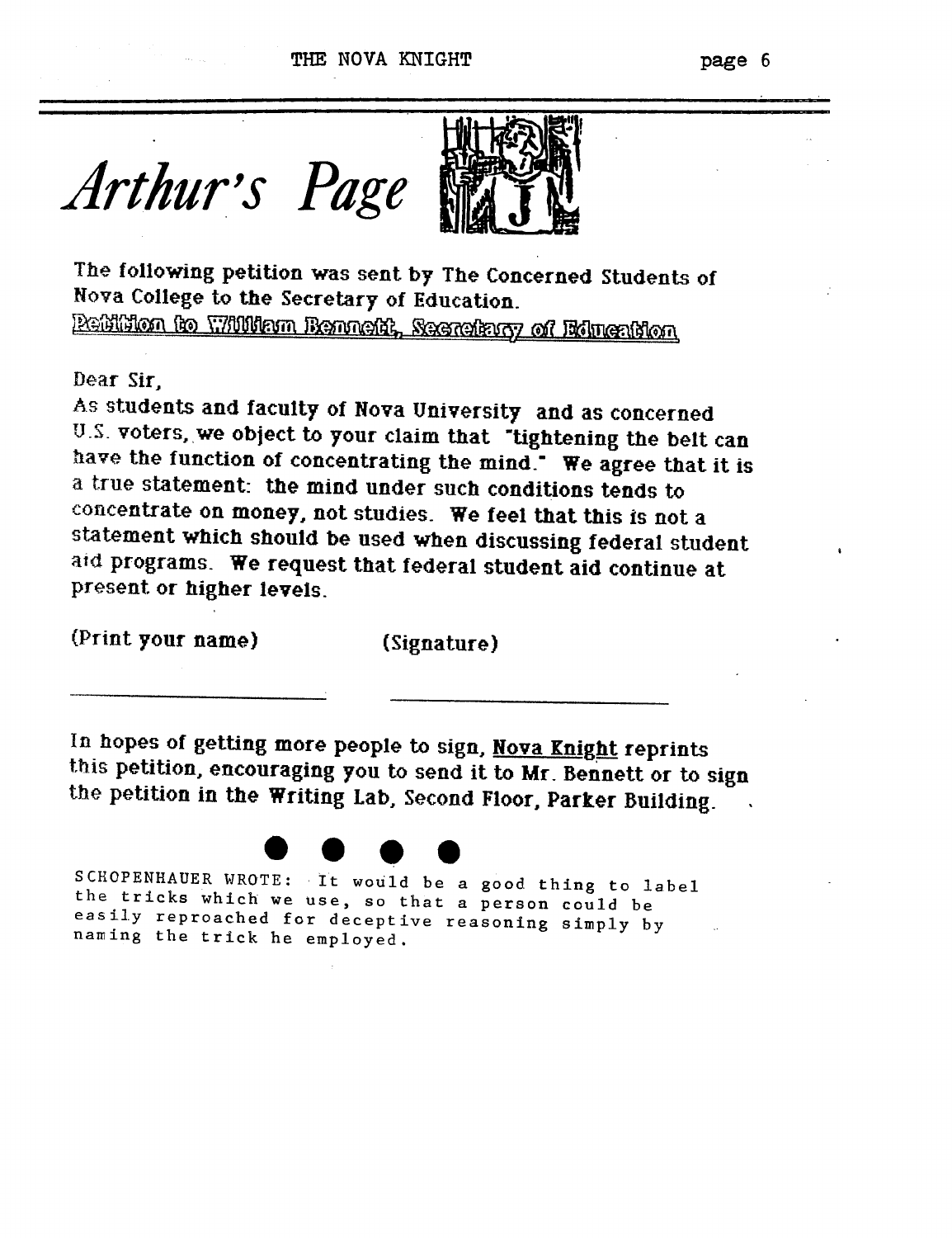$\bar{z}$ 

# *PUZZLES*

#### FACULTY CROSSWORD PUZZLE

 $\frac{1}{3}$ 

### ACROSS

- 1. "Definite Maybe" 2. "Ruchin Choes"
- 
- 3. Women's woman
- 4. Hoop Master
- 5. "let's Dialogue"
- 6. Biz-wiz<br>7. Road Wan
- 7. Road Warrior

DOWN

- 1. Dapper Dan 3
- 2. Psychic Grader
- 3. Culture Club<br>4. Jack of all
- Jack of all Trades-Master of rocks
- 5. English, English
- 

Answers will be in next week's paper. Have Fun! 5



 $\mathcal{A}^{\mathcal{A}}$  and  $\mathcal{A}^{\mathcal{A}}$  and  $\mathcal{A}^{\mathcal{A}}$  and  $\mathcal{A}^{\mathcal{A}}$